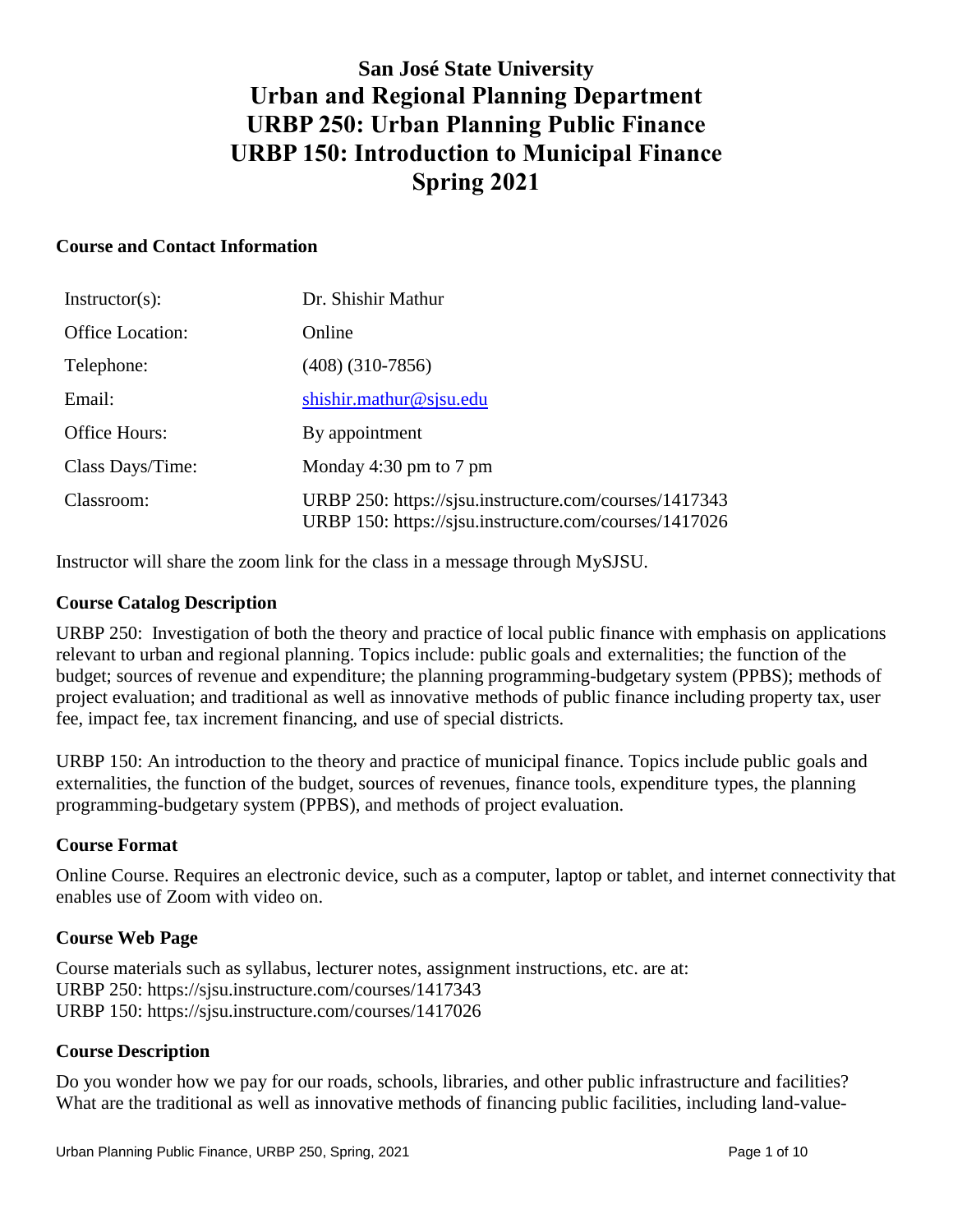capture-based finance tools? How can the method of financing such facilities impact urban development? How do we ensure that planning and funding of facilities are coordinated? This course discusses these and such other questions/issues related with public financing of urban infrastructure and services.

Financing of public facilities for an urban area is a very dynamic and complex process. The complexity arises, in part, because of the diversity of organizations involved in the decision-making process. The process is political as well as technical in nature. Moreover, there is an ever-increasing competition for limited funds, especially during times of budgetary cutbacks. In this course we will first get introduced to the field of public finance with an overview of the government structure under which public financing works in the US. Next, we will discussion the normative theory of public finance. Thereafter, we will examine public finance at the local government-level. The discussion will include study of the major sources of expenditure and revenue, the budgeting process, and the exploration of the links between budgeting and planning. Next, we will review two important evaluation tools used in the field of public finance, namely, fiscal impact analysis and cost-benefit analysis. In the end, we will examine the traditional as well as the innovative public financing methods. These include property tax, sales tax, user fee; and land-value-capture tools such as impact fee, tax increment financing, special assessments district, joint development, and land pooling and reconstitution.

## **Course Learning Outcomes (CLOs)**

Upon successful completion of this course, students will be able to:

- 1. Identify and describe the budgetary process of a local jurisdiction;
- 2. Identify linkages (or lack thereof) between a local jurisdiction's budgeting and planning processes;
- 3. Understand the role of short- and long-term debt in financing public infrastructure and services;
- 4. Critically evaluate the impact of various public finance tools on urban development; and
- 5. Use program evaluation tools like fiscal impact analysis and cost-benefit analysis

This course partially covers the following PAB Knowledge Components: 3B to 3E.

3B) Governance and Participation: appreciation of the roles of officials, stakeholders, and community members in planned change.

3E) Social Justice: appreciation of equity concerns in planning.

#### **Required Texts/Readings**

#### **Textbook**

John R. Bartle, W. Bartley Hildreth, and Justin Marlowe. 2013. *Management Policies in Local Government Finance, 6th Edition*. Washington DC: International City/County Management Association. Cost: Approximately \$100 (purchase); \$45 (rent)

#### **Other Readings**

Other readings are electronically available through San Jose State University's new learning management system (LMS), Canvas by Instructure. A quick guide on how to access CANVAS is at http://www.sjsu.edu/ecampus/docs/Canvas-Student-Quick-Guide.pdf. I may also hand out a small number of additional articles in class, and at times may ask you to read material available on the web.

#### **Library Liaison**

Name: [Peggy Cabrera. Email: peggy.cabrera@sjsu.edu](mailto:Peggy%20Cabrera.%20%20Email:%20peggy.cabrera@sjsu.edu)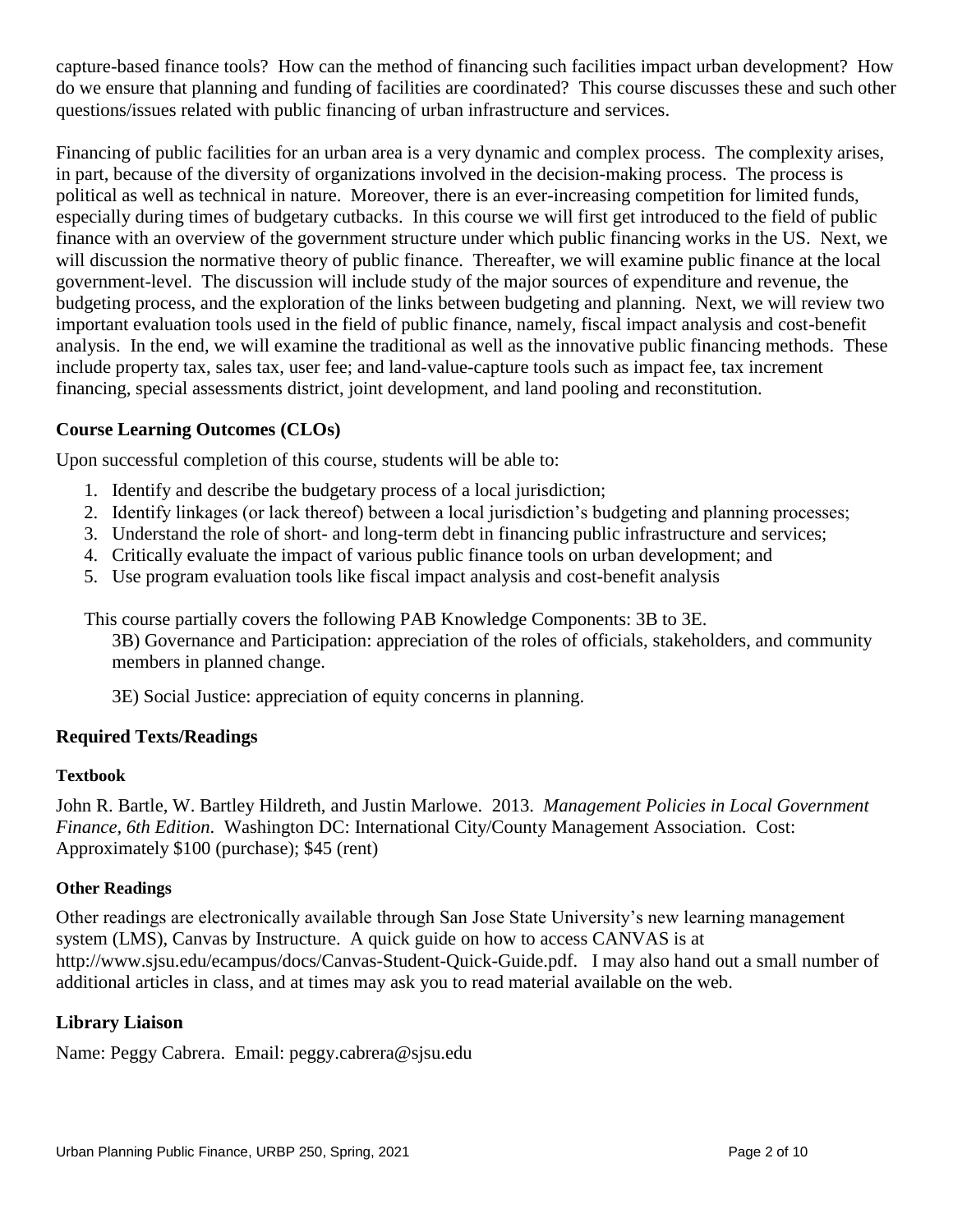# **Course Requirements and Assignments**

Success in this course is based on the expectation that students will spend, for each unit of credit, a minimum of 45 hours over the length of the course (normally three hours per unit per week) for instruction, preparation/studying, or course related activities, including but not limited to internships, labs, and clinical practica. Other course structures will have equivalent workload expectations as described in the syllabus.

|                                                      | <b>Percent of</b> |                           |
|------------------------------------------------------|-------------------|---------------------------|
|                                                      | <b>Course</b>     | <b>Course Learning</b>    |
| <b>Assignments</b>                                   | Grade             | <b>Objectives Covered</b> |
| Assignment 1: One discussion and narrative per class | 5%                | $1 - 5$                   |
| Assignment 2: In-class discussion                    | 5%                | $1-5$                     |
| Assignment 3: Engagement Unit Activity 1: Attend a   |                   |                           |
| Public Meeting and Write a Reflection Paper          | 10%               | $1 - 4$                   |
| Assignment 4: Engagement Unit Activity 2:            |                   |                           |
| Participate in One Role Playing Group with a Guest   |                   |                           |
| Lecturer & Write a Reflection Paper and a Synthesis  |                   |                           |
| Paper                                                | 15%               | $1 - 4$                   |
| <b>Assignment 5: Draft Term Paper</b>                | 10%               | $1 - 3$                   |
| Assignment 6: Final Term Paper                       | 30%               | $1-4$                     |
| Assignment 7: Fiscal Impact Exercise                 | 10%               | 5                         |
| Assignment 8: Cost-Benefit Exercise                  | 10%               | 5                         |
| Assignment 9: Impact Fee Exercise                    | 5%                | 4                         |

Your grade for the course will be based on the following assignments and other activities:

This class will be a combination of lecture by the instructor, in-class discussion, and presentations by the guest speakers. You have to read the assigned material *prior* to attending that week's class, and participate in class discussion. Additionally, you have to contribute one question per class that you would like to see discussed in the class. Such a question may also include clarification of a concept/part of the reading. This question is required for every class, except when there is a guest speaker presentation. Email the question to the instructor by **Sunday night** before the class with the subject line "Name: Class 'x' Question," where "x" stands for the week of the class.

In-class discussion requires participation but more importantly thoughtful participation. You will not be assessed on the amount of participation per se, but rather your contribution to the course learning objectives and class discourse through insightful questions or comments.

Assignments 3 and 4 constitute the 1-unit engagement unit. For this unit, you will have to undertake additional activities outside the class hours such as such as attending public meetings related to financing of infrastructure and services; writing memos critically analyzing the issues discussed in these public meetings; providing peer responses to such memos written by fellow students; and revising your memo based upon the peer responses. Details on how to complete these activities will be provided on handouts distributed in class later in the semester.

For the 1-unit engagement unit, the instructor will spend an additional 15 hours per semester on activities such as: designing the engagement unit activities and the related assignments, coordinating with community partners to implement the activities, advising students outside of class on a weekly basis as needed, and grading the engagement unit activity assignments.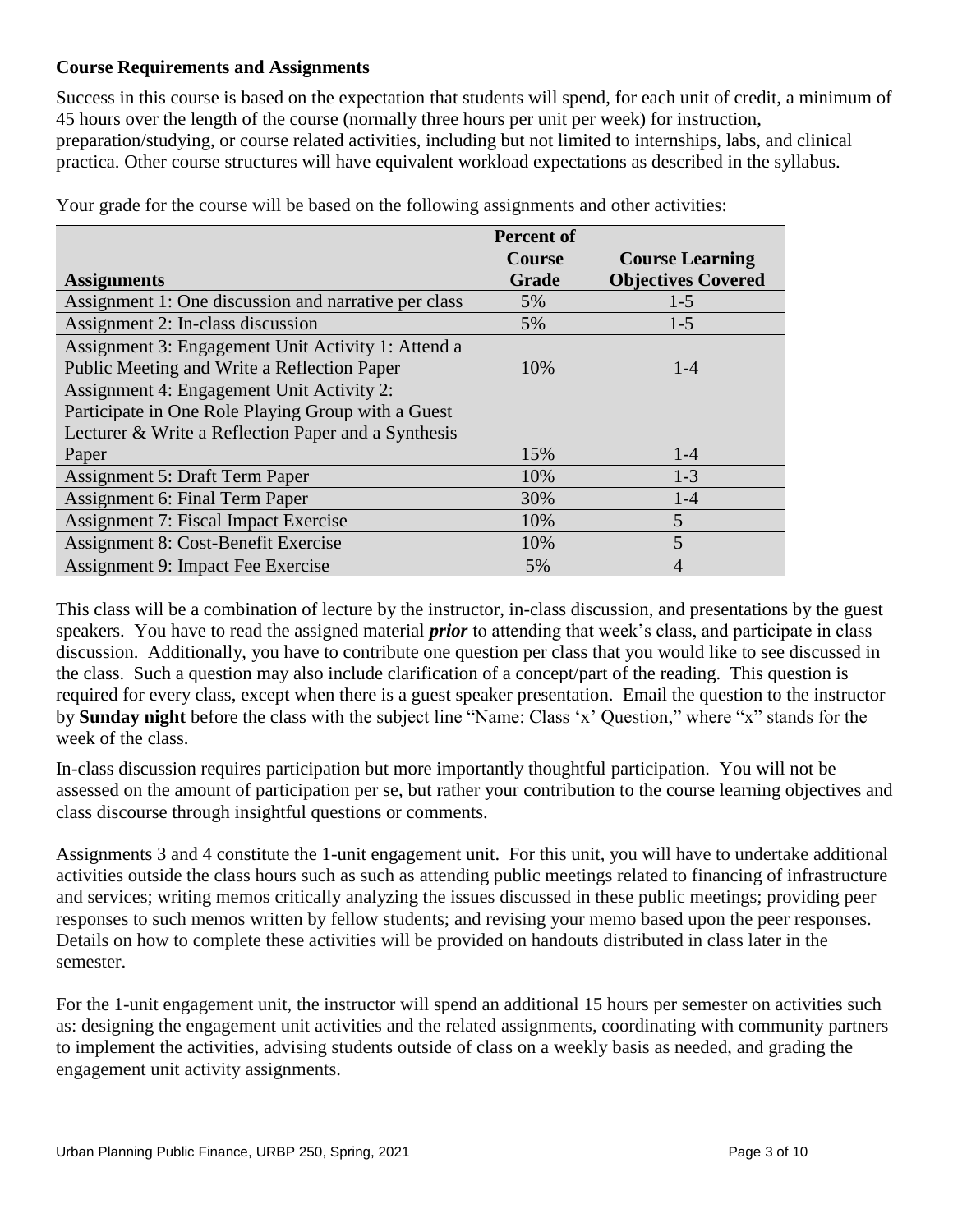Furthermore, you will have to write one term paper and present the findings of the paper to the class. In the term paper, you will write a memo discussing the linkages between a city's general plan, capital improvement plan, and budgets. URBP 150 and URBP 250 will have separate writing requirements for these papers. These requirements and detailed guidelines about writing the papers will be provided later in the semester at the time the paper assignments are introduced. Finally, you will complete three take-home exercises. They will help you conduct fiscal impact analysis, cost-benefit calculation, and impact fee calculation.

#### **Final Examination or Evaluation**

Submission of Final Term Paper (Assignment 6) is the culmination activity for this course.

# **Grading Information**

The course grade consists of nine assignments (see above). If a student named "Joe" obtains 4 points on the first assignment, 5 on the second, 9 on the third, 14 on the fourth, 7 on the fifth, 28 on the sixth, 10 on the seventh, 5 on the eighth, and 5 on the ninth, his final letter grade would be calculated using the following steps:

- a) Add the score for each assignment to arrive at the final score for the course.
- Final score  $= 4$  plus 5 plus 9 plus 14 plus 7 plus 28 plus 10 plus 5 plus 5 = 87
- b) The following grading scheme converts the final score into a letter grade.

*A plus = 100 to 96 A = 95 to 93 points A minus = 92 to 90 points B plus = 89 to 87 points B = 86 to 84 points B minus = 83 to 81 points C plus = 80 to 78 points C = 77 to 75 points C minus = 74 to 72 points D plus = 71 to 69 points D = 68 to 66 points D minus = 65 to 63 points F = 62 points or lower*

c) Using the conversion scheme provided in step "b" the score of 87 equals a letter grade of "B plus."

#### **Classroom Protocol**

This class is primarily run as a seminar, with the goal to foster critical thinking in the complex world of urban public finance. As such, it is expected that students attend each class, be on time, complete the assigned readings prior to each class, and actively participate in discussions with an open mind. If you are unable to attend a class, please notify me in advance. Lectures by the instructor and/or guest experts will supplement class discussions.

We live in a 24/7 connected world. However, I will request that you refrain from texting, tweeting, surfing, and anything else that you can do on an electronic device unless it is for taking notes or for looking up information relevant to the discussion at hand. Phones must be off or on silent.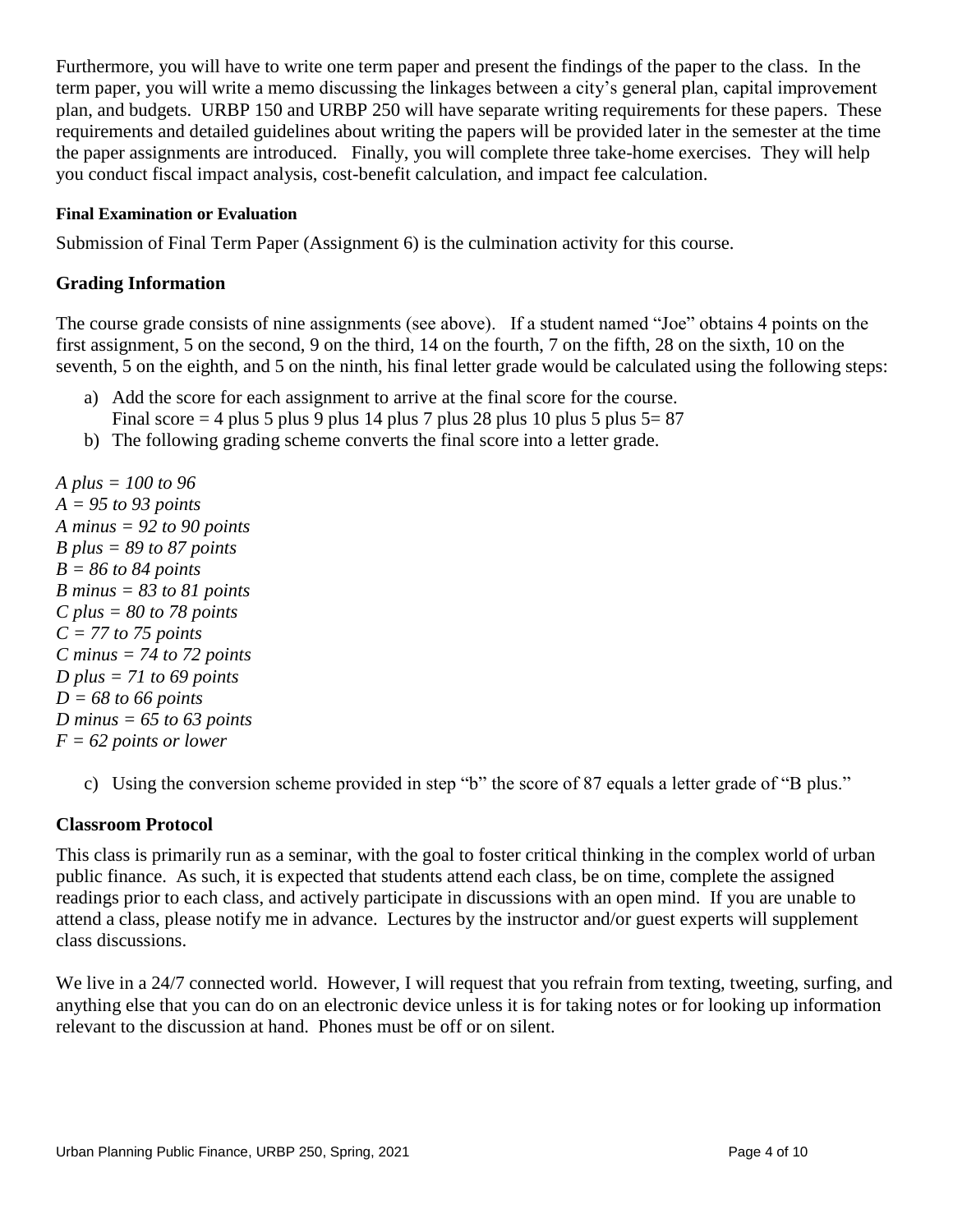# **University Policies**

Per [University Policy S16-9](http://www.sjsu.edu/senate/docs/S16-9.pdf) *(http://www.sjsu.edu/senate/docs/S16-9.pdf)*, relevant university policy concerning all courses, such as student responsibilities, academic integrity, accommodations, dropping and adding, consent for recording of class, etc. and available student services (e.g. learning assistance, counseling, and other resources) are listed on [Syllabus Information](https://www.sjsu.edu/curriculum/courses/syllabus-info.php) web page (https://www.sjsu.edu/curriculum/courses/syllabusinfo.php). Make sure to visit this page to review and be aware of these university policies and resources.

# **URBP 250: URBAN PLANNING PUBLIC FINANCE URBP 150: INTRODUCTION TO MUNICIPAL FINANCE Spring 2021 Course Schedule**

(Subject to change with fair notice. Instructor to notify students of the changes through email and by uploading a revised syllabus on the course webpage)

## **Course Schedule**

**Week 1 (February 1)** *Course Overview* 

**Week 2 (February 8)** *Public Finance: The Local Government Structure*

#### Reading:

\* Svara, James H. 2013. Chapter 3, "Government Structure as Context for the Finance Function." In *Management Policies in Local Government Finance*, ed. John R. Bartle, Hildreth W. Bartley and Justin Marlowe. Washington DC: International City/County Management Association.

#### **Week 3 (February 15)**

*Public Finance: Theory*

Reading:

\* Heikkila, Eric. 2000. Chapter 5, "Public Goods and Public Choice." In *The Economics of Planning*. New Brunswick, NJ: CUPR Press, Center for Urban Policy Research, Rutgers University.

\* Tiebout, Charles. 1956. A Pure Theory of Local Expenditures. *Journal of Political Economy* 64(5): 416- 424.

\* Buchanan, James. 1965. An Economic Theory of Clubs. *Economica* 32: 1-14.

\* Eric J. Heikkila. 1996. Are Municipalities Tieboutian Clubs? *[Regional Science and Urban Economics](http://econpapers.repec.org/article/eeeregeco/)* 26(2): 203-226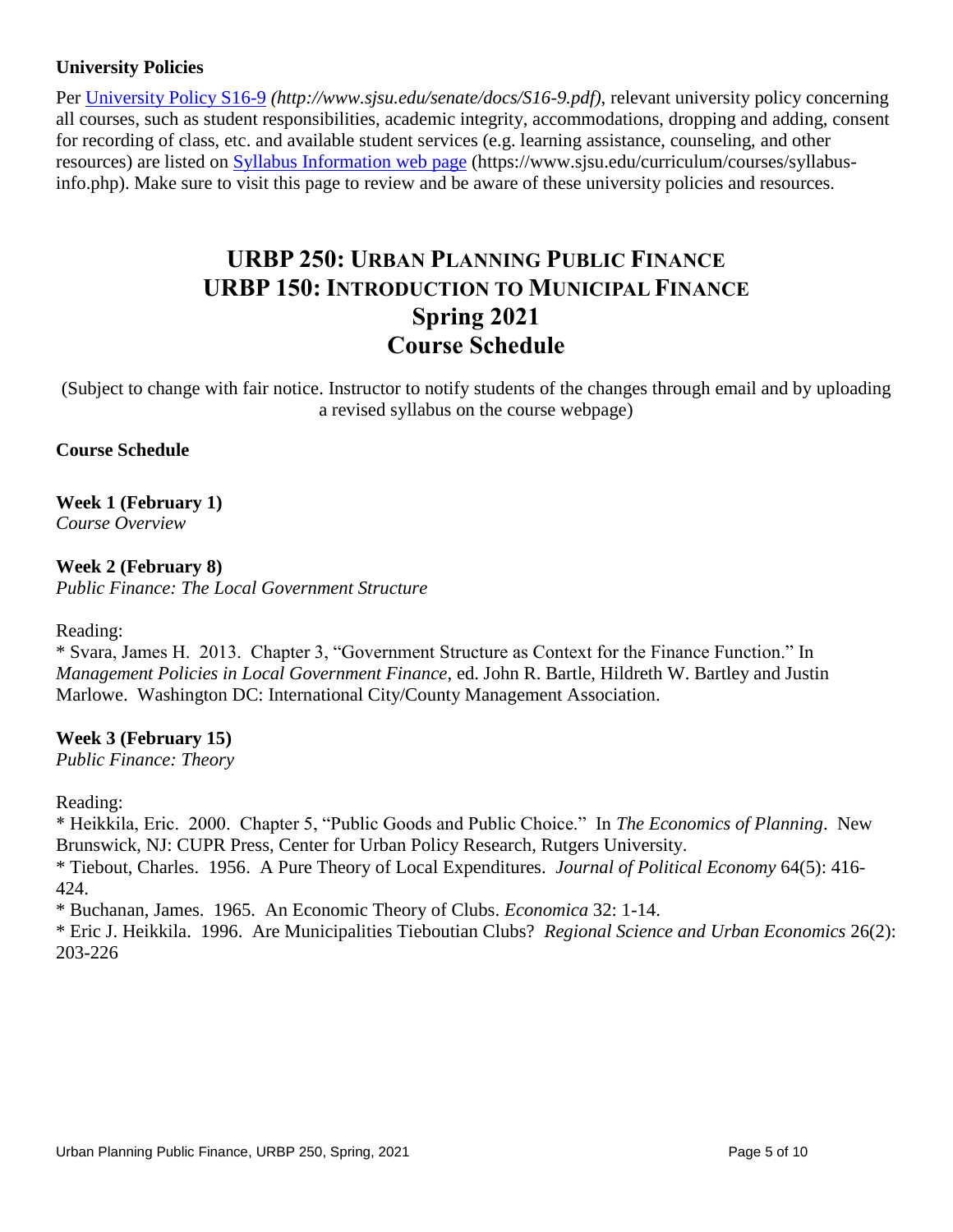# **Week 4 (February 22)**

*Local Government: Expenditure and Revenue*

Reading:

\* Chapman, Jeffrey. 2013. Chapter 2, "Local Government Spending and Revenues." In *Management Policies in Local Government Finance*, ed. John R. Bartle, Hildreth W. Bartley and Justin Marlowe. Washington DC: International City/County Management Association.

\* Crane, Randall. 2006. *Public Finance Concept for Planners*. Lincoln Institute of Land Policy Working Paper Series. Cambridge, MA: Lincoln Institute of Land Policy.

*Term Paper Introduced Draft Due April 5 Final Due May 24*

## **Week 5 (March 1)**

*Local Government Budgeting* Guest Speaker: TBD (no discussion question required)

Reading:

\* Franklin, Aimee. 2013. Chapter 6, "Budgeting." In *Management Policies in Local Government Finance*, ed. John R. Bartle, Hildreth W. Bartley and Justin Marlowe. Washington DC: International City/County Management Association.

\* Zhang, Yahong, and Yuguo Liao. 2011. Participatory Budgeting in Local Government: Evidence from New Jersey Municipalities. *[Public Performance and Management Review](javascript:__doLinkPostBack()* 35(2): 281-302.

## **Week 6 (March 8)**

*Determining Infrastructure Needs*

Reading:

\* [Hanousek,](http://www.amazon.com/s/ref=ntt_athr_dp_sr_1?_encoding=UTF8&field-author=Donna%20Hanousek&ie=UTF8&search-alias=books&sort=relevancerank) Donna. 1989. Chapter 2, "Planning." In *Project Infrastructure Development Handbook*. Washington, DC: Urban Land Institute.

\* White, Mark. 1996. *Adequate Public Facilities Ordinances and Transportation Management*. Planning Advisory Service Report Number 465. Washington, DC: American Planning Association.

#### **Week 7 (March 15)**

*Capital Improvement Planning* Guest Speaker: TBD (no discussion question required)

Reading:

\* Bunch, Beverely, S. 2013. Chapter 11, "Capital Planning and Budgeting." In *Management Policies in Local Government Finance*, ed. John R. Bartle, Hildreth W. Bartley and Justin Marlowe. Washington DC: International City/County Management Association.

\* Bowyer, Robert. 1993. *Capital Improvement Programs: Linking Budgeting and Planning*. Planning Advisory Service Report Number 442. Washington, DC: American Planning Association.

\* Mathur, S. 2019. Linking Planning with Budgeting: Examining Linkages between General Plans and Capital Improvement Plans. *Journal of Planning Education and Research* 39(1):65-78.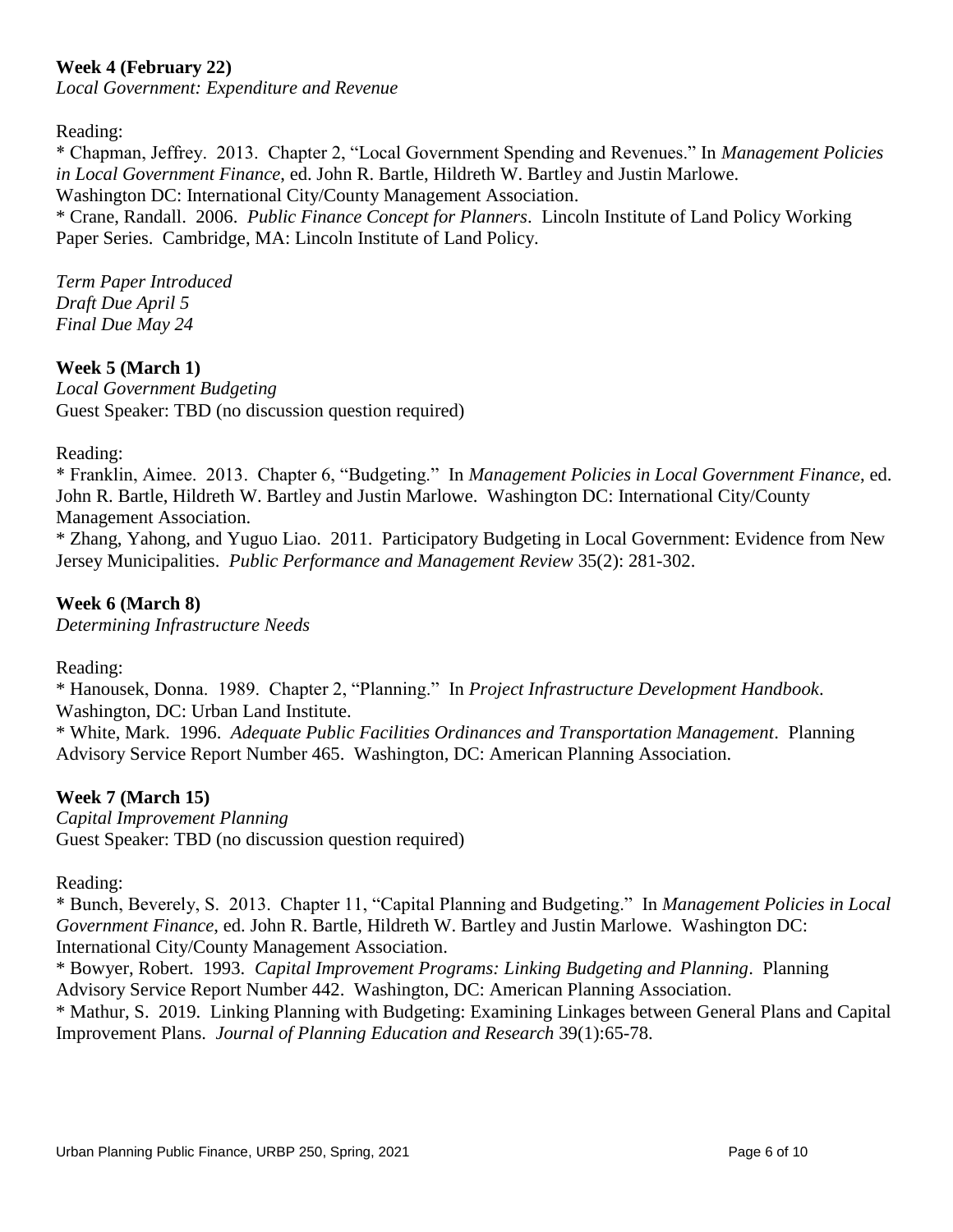# **Week 8 (March 22)**

*Fiscal Impact Analysis*

#### Reading:

\* Burchell, Robert, and David Listokin. 1994. Fiscal Impact Analysis. In *Development Impact Assessment Handbook*. Washington, DC: ULI.

\* Heikkila, Eric. 2000. "Rethinking Fiscal Impacts." In *The Economics of Planning*. New Brunswick, NJ: CUPR Press, Center for Urban Policy Research, Rutgers University.

#### Recommended Reading

\* Burchell, Robert, Listokin, David, and William Dolphin. 1985. *The New Practitioner's Guide to Fiscal Impact Analysis*. New Brunswick, NJ: CUPR Press, Center for Urban Policy Research, Rutgers University.

*Fiscal Impact Exercise Introduced (Due April 12)*

## **Week 9 (March 29) — no class, Spring Break!!!**

## **Week 10 (April 5)**

*Cost Benefit Analysis* Reading: \* Heikkila, Eric. 2000. "Understanding Cost-Benefit Analysis." In *The Economics of Planning*. New Brunswick, NJ: CUPR Press, Center for Urban Policy Research, Rutgers University.

#### *Debt Management*

Reading:

\* Denison, Dwight V. 2013. Chapter 12, "Debt Management." In *Management Policies in Local Government Finance*, ed. John R. Bartle, Hildreth W. Bartley and Justin Marlowe. Washington DC: International City/County Management Association.

\* Mathur, Shishir. 2007. *Using General Obligation Debt to Finance Park and Recreation Public Improvements: the Case of San Jose, California*. Lincoln Institute of Land Policy Working Paper Series. Cambridge, MA: Lincoln Institute of Land Policy.

*Draft Term Paper due April 5 (email to instructor with the subject line "Name: URBP250/150 Draft Term Paper*); *Instructor will electronically distribute among the classmates.* 

*C/B Exercise Introduced (Due April 19)*

#### **Week 11 (April 12)**

*Property and Non-Property Taxes*

Reading:

\* Bland, Robert, L. 2013. Chapter 8, "The Property Tax." In *Management Policies in Local Government Finance*, ed. John R. Bartle, Hildreth W. Bartley and Justin Marlowe. Washington DC: International City/County Management Association.

\* Mikesell, John, L. 2013. Chapter 9, "Consumption and Income Taxes." In *Management Policies in Local Government Finance*, ed. John R. Bartle, Hildreth W. Bartley and Justin Marlowe. Washington DC: International City/County Management Association.

\* Saxton, Terri, Sheffrin, Steven, and Arthur O' Sullivan. 1999. Proposition 13: Unintended Effects and Feasible Reforms. *National Tax Journal* 52(1): 99-112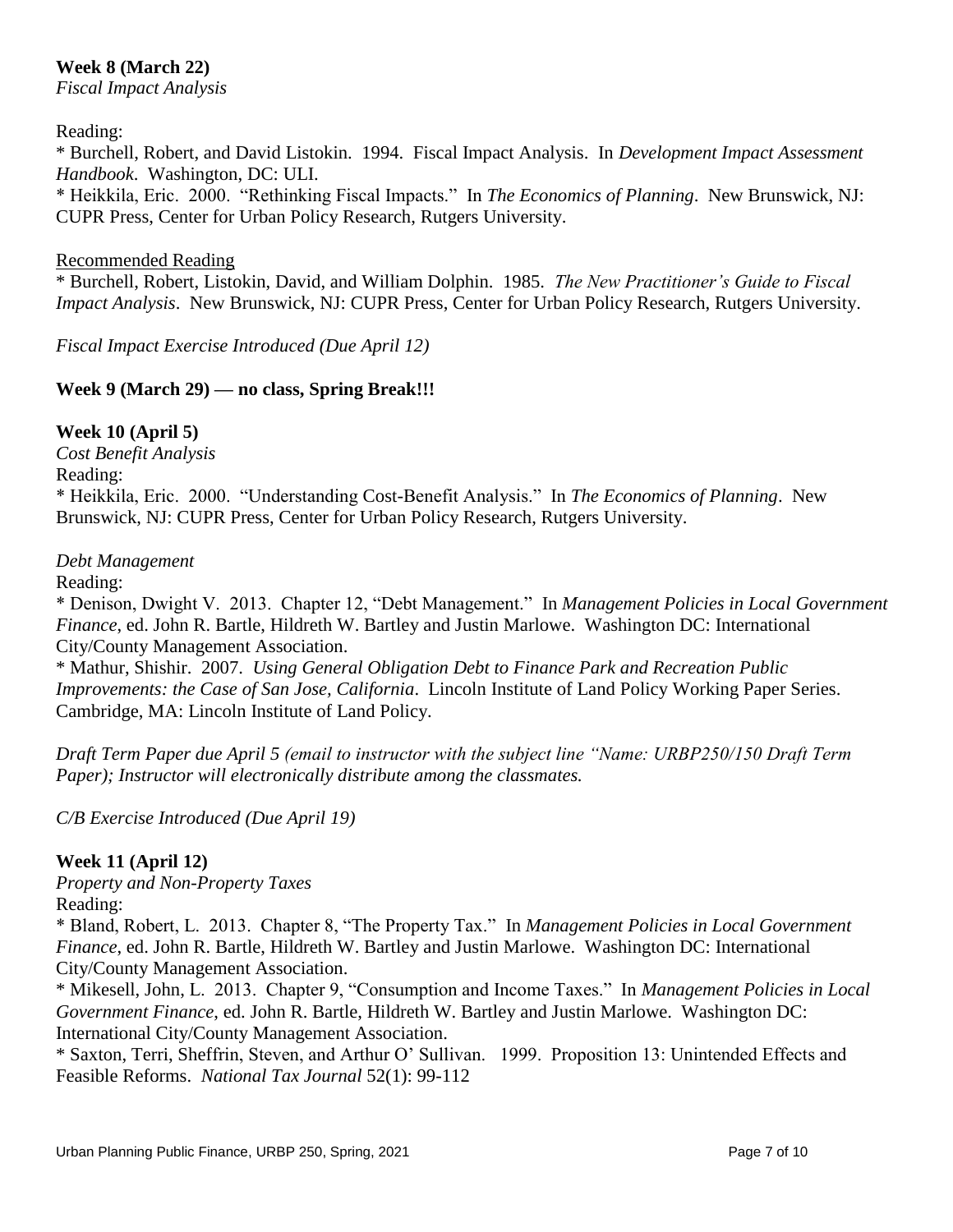Recommended Reading

\* Oates, Wallace. 1969. The Effects of Property Taxes and Local Public Spending on Property Values: An Empirical Study of Tax Capitalization and the Tiebout Hypothesis. *Journal of Political Economy* 77(6): 957- 971.

*Fiscal Impact Exercise Due (email to instructor with the subject line "Name: URBP250/150 FIA)*

#### **Week 12 (April 19)**

*User Fees*

Reading:

\* Hendrick, Rebecca. 2013. Chapter 10, "Non Tax Revenue." In *Management Policies in Local Government Finance*, ed. John R. Bartle, Hildreth W. Bartley and Justin Marlowe. Washington DC: International City/County Management Association.

\* Martin, Randolph, and Wilder Roland. 1992. Residential demand for water and the pricing of municipal water services. *Public Finance Quarterly* 20(1): 93-102.

\* Briggs, Robert. 1989. Evaluating a water conservation surcharge program in Orange County, Florida. *Government Finance Review* 5(2): 7-10.

\* Rosenbloom Sandra. 2010. Alternative Transportation Financing Strategies: Special Equity Implications for Older and Retired People. *Transportation Research Record* 2163: 15–23.

*C/B Exercise Due*

## **Week 13 (April 26)**

*Special Districts; Special Assessment Districts* Reading:

\* Lin, Ben, Pieser, Richard, and Douglas Porter. 1987. *Special Districts: A Useful Technique for Financing Infrastructure*. Washington, DC: Urban Land Institute.

\* Marlow, Michael. 1995. The influence of Special District Governments on Public Spending and Debt. *Applied Economics* 27(7): 596-573.

\* Mathur, Shishir. 2015. Funding Public Transportation Through Special Assessment Districts: Addressing the Equity Concerns. *Public Works Management & Policy* 20(2): 127–145.

# **Week 14 (May 3)**

*Development Impact Fees*

Reading:

\* Evans-Cowley, Jennifer. 2006. *Development Exactions: Process and Planning Issues*. Cambridge, MA: Lincoln Institute of Land Policy.

http://www.lincolninst.edu/subcenters/teaching-fiscal-dimensions-of-planning/materials/evans-cowleyplanning.pdf (accessed January 15, 2013).

\* Mathur, Shishir. 2013. Do All Impact Fees Affect Housing Prices the Same? *Journal of Planning Education and Research* 33(4): 442–455.

Mathur, Shishir. 2016. Designing an Impact Fee Program to Meet Rational Nexus Principle and Reduce Vertical Inequity. *Public Works Management & Policy* 21(4): 324–345.

*Impact Fee Exercise Introduced (Due May 17)*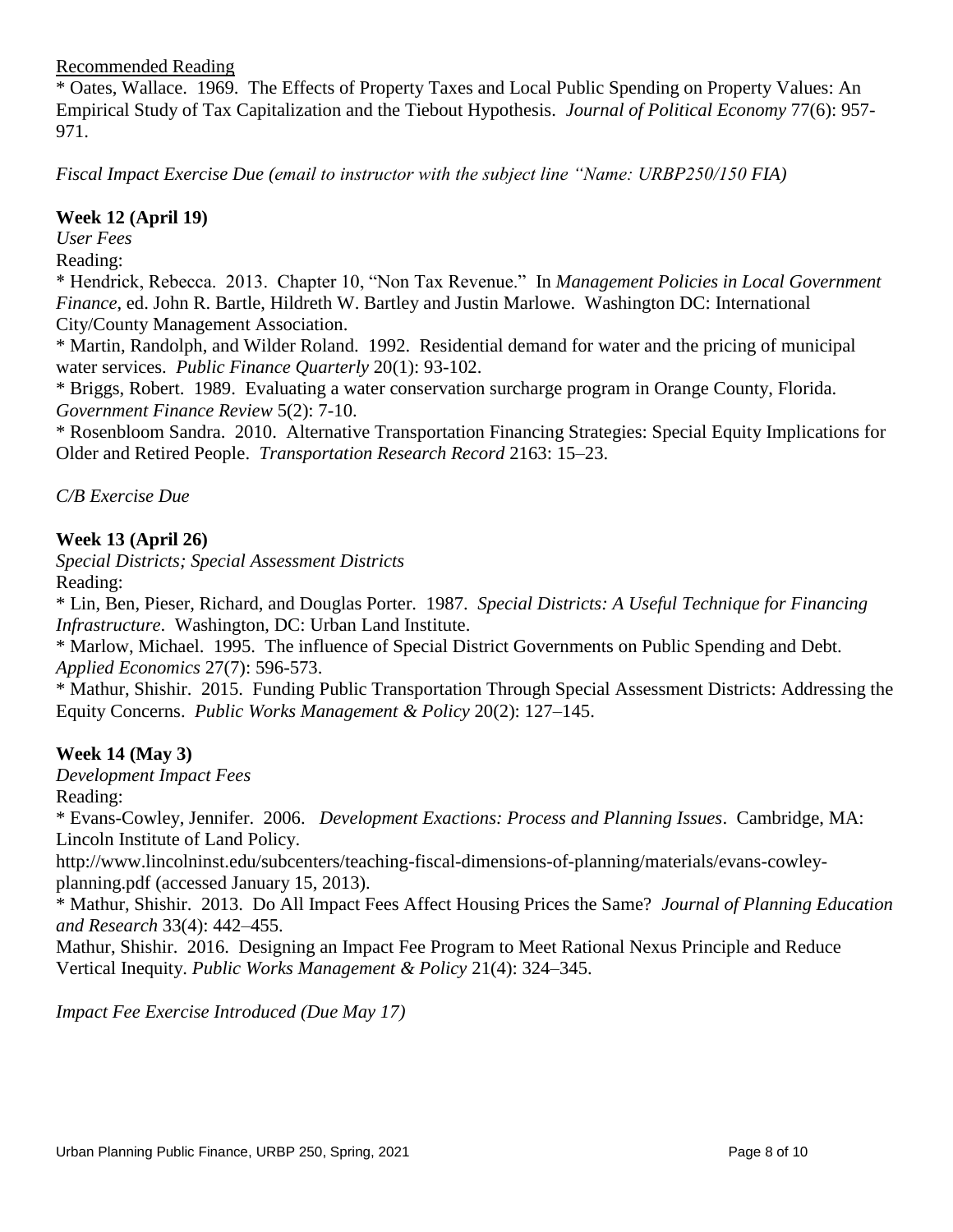# **Week 15 (May 10)**

*Tax Increment Financing* Reading:

\* Weber, Rachel, and Laura Goddeeris. 2007. *Tax Increment Financing: Process and Planning Issues*. Cambridge, MA: Lincoln Institute of Land Policy.

Mathur, Shishir. 2017. Use of Tax Increment Financing to Fund Public Transportation: Enabling Environment and Equity Impacts. *Public Works Management and Policy* 22(3): 201–225.

# **Week 16 (May 17)**

*Public Private Partnerships (PPPs); Land Pooling and Reconstitution (LPR)* 

# *PPP*

\* Yescombe, E.R. 2013. Chapter 16, "Public-Private Partnerships." In *Management Policies in Local Government Finance*, ed. John R. Bartle, Hildreth W. Bartley and Justin Marlowe. Washington DC: International City/County Management Association.

\* Siemiatycki, Matti. 2010. Delivering Transportation Infrastructure Through Public-Private Partnerships: Planning Concerns. *Journal of American Planning Association* 76(10): 43-58.

\* Mathur, S. 2017. Public-Private Partnerships for Municipal Water Supply in Developing Countries: Lessons from Karnataka, India, Urban Water Supply Improvement Project. *Cities* 68: 56-62.

# *LPR*

\* Mathur, Shishir. 2013. Self-financing Urbanization: Insights From the Use of Town Planning Schemes in Ahmadabad, India. *Cities* 31: 308–316.

\* Sorensen, Andre. 2002. *Consensus, Persuasion, and Opposition: Land Readjustment Organizing in Japan*. Cambridge, MA: Lincoln Institute of Land Policy.

*Impact Fee Exercise Due (email to instructor with the subject line: "Name: Impact Fee Exercise")*

**Class 17 (May 24)—**Final's exam week.

Please note: Since this is exams week, the class will begin at 5:15 pm Course reflection

*Final Term Paper due (email to instructor with the subject line: "Name: 150/250 Term Paper").* 

# **Plagiarism and Citing Sources Properly**

Plagiarism is the use of someone else's language, images, data, or ideas without proper attribution. It is a very serious offense both in the university and in your professional work. In essence, plagiarism is both theft and lying: you have stolen someone else's ideas, and then lied by implying that they are your own.

> **Plagiarism will lead to grade penalties and a record filed with the Office of Student Conduct and Ethical Development. In severe cases, students may also fail the course or even be expelled from the university.**

**If you are unsure what constitutes plagiarism, it is your responsibility to make sure you clarify the issues before you hand in draft or final work.**

Learning when to cite a source and when not to is an art, not a science. However, here are some common examples of plagiarism that you should be careful to avoid:

 Using a sentence (or even a part of a sentence) that someone else wrote without identifying the language as a quote by putting the text in quote marks and referencing the source.